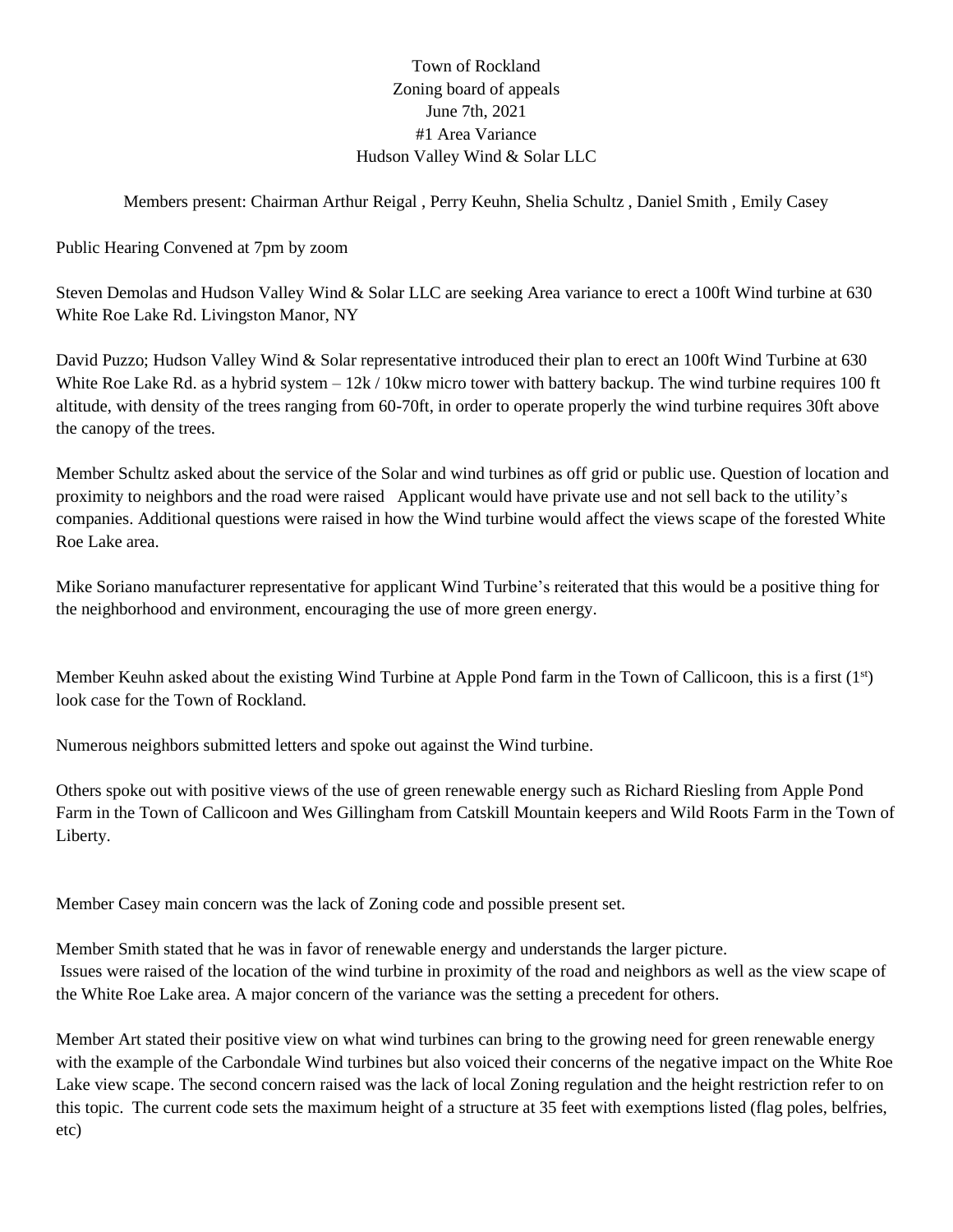CEO Glen Gabbard added the overall question in regard to Zoning code: Is a wind turbine customary incidental structure to a residence? It has been determined by the code enforcement office that with regards to the height restriction and what is customary with this community in single family home, wind turbines are not customary incidental or accessory use or special permit use.

A motion to close the meeting was made by Member Schultz and seconded by Member Casey.

Public hearing was closed at 7:46 pm

Town of Rockland Zoning Board of Appeals Regular Meeting: June 7, 2021, at 7:47 pm

Chairman Riegal opened the regular meeting with the pledge to the flag.

#### **Approval of Previous Minutes**

Previous minutes of April 14th, 2021 were corrected. Under Zoning Board Action replace #6 with: -decision to vote for granting the variance was based upon the following:

• 6." Will be generating sales tax and service to the community."

Chairman Riegal stated

Motioned made by Emily Casey and seconded by Dan Smith to correct the minutes and by unanimous consent the previous minutes were approved as corrected and amended.

#### **Case Review discussion**

Continued discussion regarding the lack of Town zoning regulations and the applied height restrictions to the Wind turbine. After a vigorous discussion regarding the effect on the local View scape particularly as it relates to being located within the blue line of the Catskill Park, environmental pro's & cons and possible precedents all members felt that this project is not possible due to the many concerns that a precedent could be set due to a lack of local zoning regulations.

Chairman Riegal stated that all decisions of the ZBA need to be defendable in a court of law and if an applicant were to approach the board in the future, they would have to be approved if the met the same criteria as code must be applied equitably:

His decision to vote against the variance was based upon the following:

- 1. This is new construction: as such it is a self-created hardship per the Standard of Review for Area Variances issued by NYS as the property is in reach of the NYSEG grid and, in fact, will be tied to it.
- 2. Wind Turbines are not currently listed in the exceptions to code height restrictions in section 185-15 B.
- 3. Inability to defend an approval in an Article 78 proceeding with no underlying local law to support it.
- 4. The variance asked for is triple the allowable 35 foot height for structures in the RC district which does not meet the definition of "variance" in its *De Minimis* intent.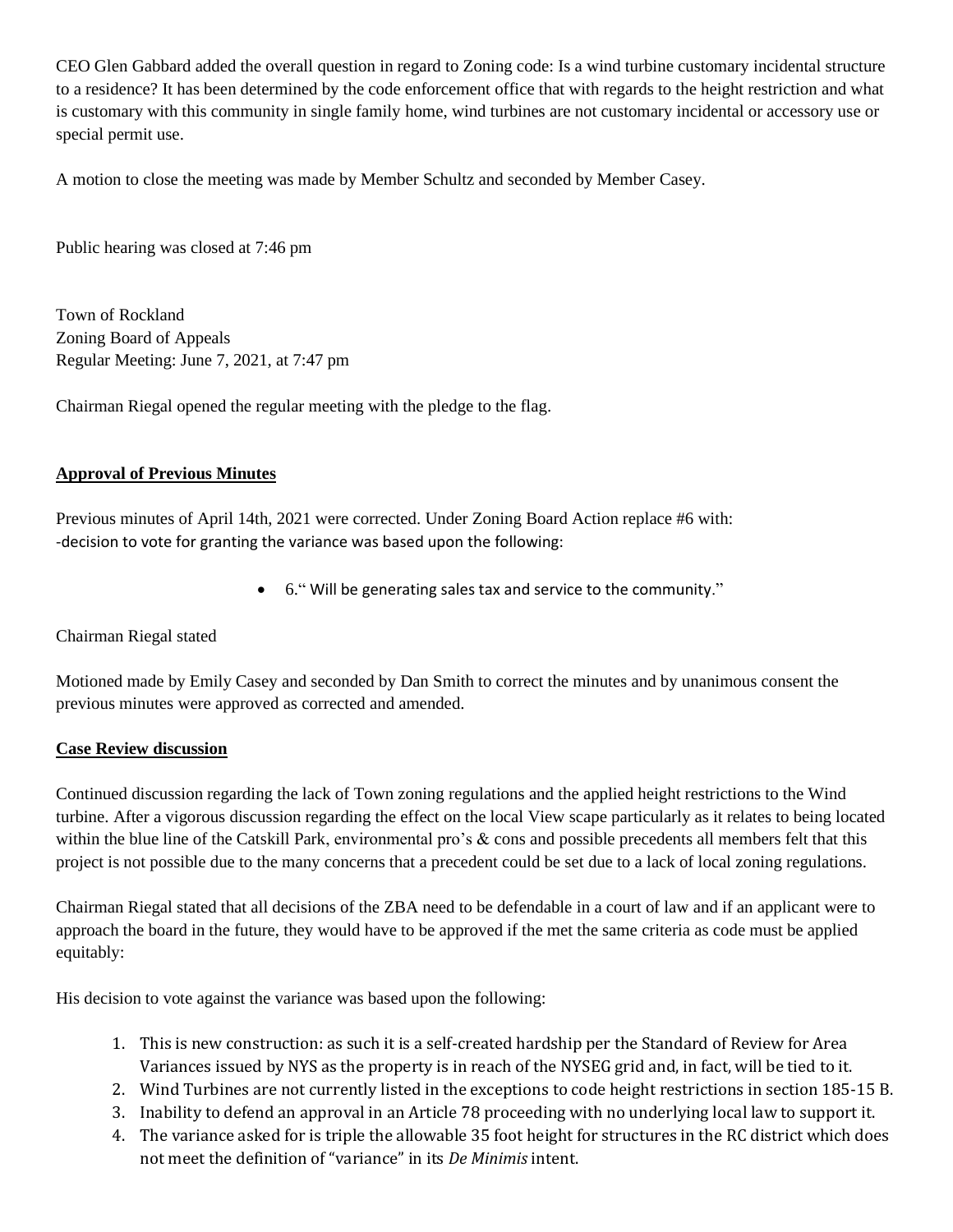- 5. Concerns about the impact to hedonic property values within the Catskill Park relating to noise and the viewshed.
- 6. Concern that this is not, at the root, an Area Variance since turbines are not listed as a permitted use nor are they commonly incidental to a dwelling as stated by the Code Enforcement Officer. This would actually place the project in the category of Use Variance. Such a variance, at the outset, would fail the Otto Test required by NYS law.
- 7. If viewed solely as an Area Variance as applied, the granting of such variance with no basis in local law would set a precedent for any other applicant wanting to build a turbine to that height. Since code must be applied equitability across the zoning district each future application must be granted and thus this Board would be creating new zoning code "out of whole cloth" instead of interpreting existing code passed by the elected representatives of the Town of Rockland Board as is the function of an *appeals* board.
- 8. There exists documented neighborhood opposition related to noise and viewshed issues.

With no further discussion the Board moved into the **Standard of Review process.**

# **ZBA: Standard of Review: Area Variance**

**Zoning Board of Appeals must balance the benefit to the applicant versus detriment to the health, safety and welfare of the neighborhood. The burden of proof lies with the applicant. Factors to be assessed:**

**1. Whether an undesirable change will be produced in the character of the neighborhood or a detriment to nearby properties will be created by the granting of the area variance.**

**Discussion**: will create an undesirable change of character in the neighborhood and community as well.

**Resolution:** There will be an undesirable change produced by granting this variance

 **By \_\_\_\_\_\_\_\_Schultz\_\_\_\_\_\_\_\_\_ Seconded \_\_\_\_E. Casey\_\_\_\_\_\_\_\_\_**

**Roll Call Vote: Perry Kuehn – Yes Sheila Schultz – Yes Emily Casey – Yes Arthur Riegal – Yes Daniel Smith - Yes**

**2. Whether the benefit sought by the applicant can be achieved by some method, feasible for the applicant to pursue, other than an area variance.**

**Discussion: Solar panels are available plus the addition on grid utilities, with neighborhood opposition and the view shed impact.**

**Resolution: The benefits can be achieved by other methods** 

By \_\_\_\_\_\_\_\_\_\_\_\_\_\_\_Schultz\_\_\_\_\_\_\_\_\_\_\_\_\_\_\_\_\_\_\_\_\_\_\_Seconded \_\_\_\_\_\_\_\_\_D. Smith\_\_\_\_\_\_\_\_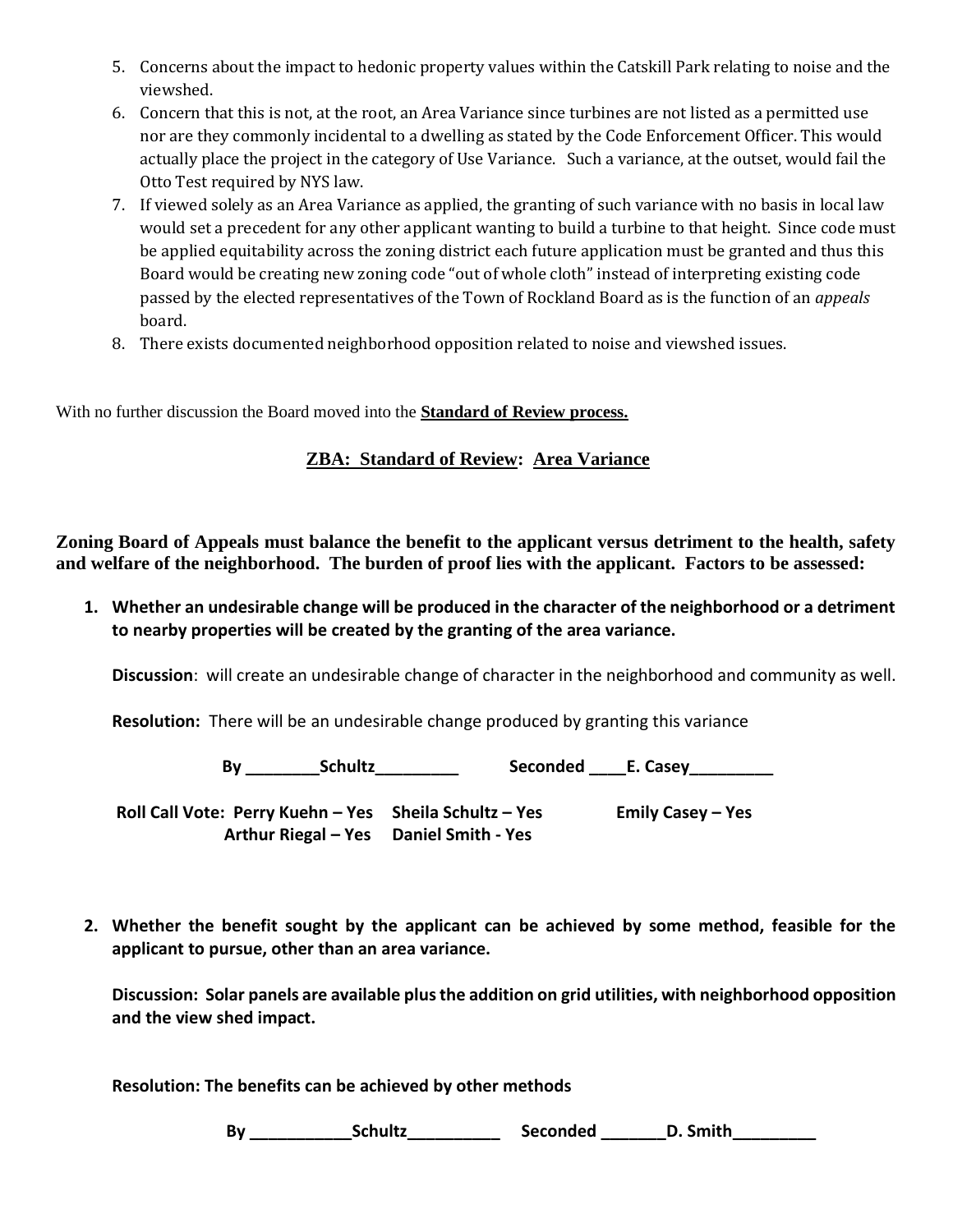#### **3. Whether the requested area variance is substantial.**

**Discussion:** The Wind Turbine is triple the height is restriction of the Town zoning code.

**Resolution:** The area variance is substantial

 **By \_\_\_\_E. Casey\_\_\_\_\_\_\_\_\_\_\_\_\_ Seconded \_\_\_Kuehn\_\_\_\_\_\_\_\_\_\_\_ Roll Call Vote: Perry Kuehn – Yes Sheila Schultz – Yes Emily Casey – Yes Arthur Riegal – Yes Daniel Smith - Yes**

**4. Whether the proposed variance will have an adverse effect or impact on the physical or environmental conditions in the neighborhood or district.**

 **Discussion:** Impact on the view shed, impact on the neighborhood

**Resolution:** Will have an adverse effect or impact on the physical or environmental conditions in the neighborhood or district.

 **By \_\_\_\_P. Kuehn\_\_\_\_\_\_\_\_\_\_\_\_\_\_\_\_ Seconded \_\_\_\_\_S. Schultz\_\_\_\_**

**Roll Call Vote: Perry Kuehn – Yes Sheila Schultz – Yes Emily Casey – Yes Arthur Riegal – Yes Daniel Smith - Yes**

**5. Whether the alleged difficulty was self-created, which consideration shall be relevant to the decision of the Board of Appeals but shall not necessarily preclude the granting of the area variance.**

**Discussion**: The possibility of tree removal, any new construction is self-created

**Resolution:** The difficulty is self-created By \_\_\_\_\_\_\_\_P. Keuhn\_\_\_\_\_\_\_\_\_\_\_\_\_\_\_\_\_Seconded \_\_\_\_\_S. Schultz\_\_\_\_\_\_\_\_\_\_\_\_\_\_\_\_\_\_\_\_ **Roll Call Vote: Perry Kuehn – Yes Sheila Schultz – Yes Emily Casey – Yes Arthur Riegal – Yes Daniel Smith - Yes**